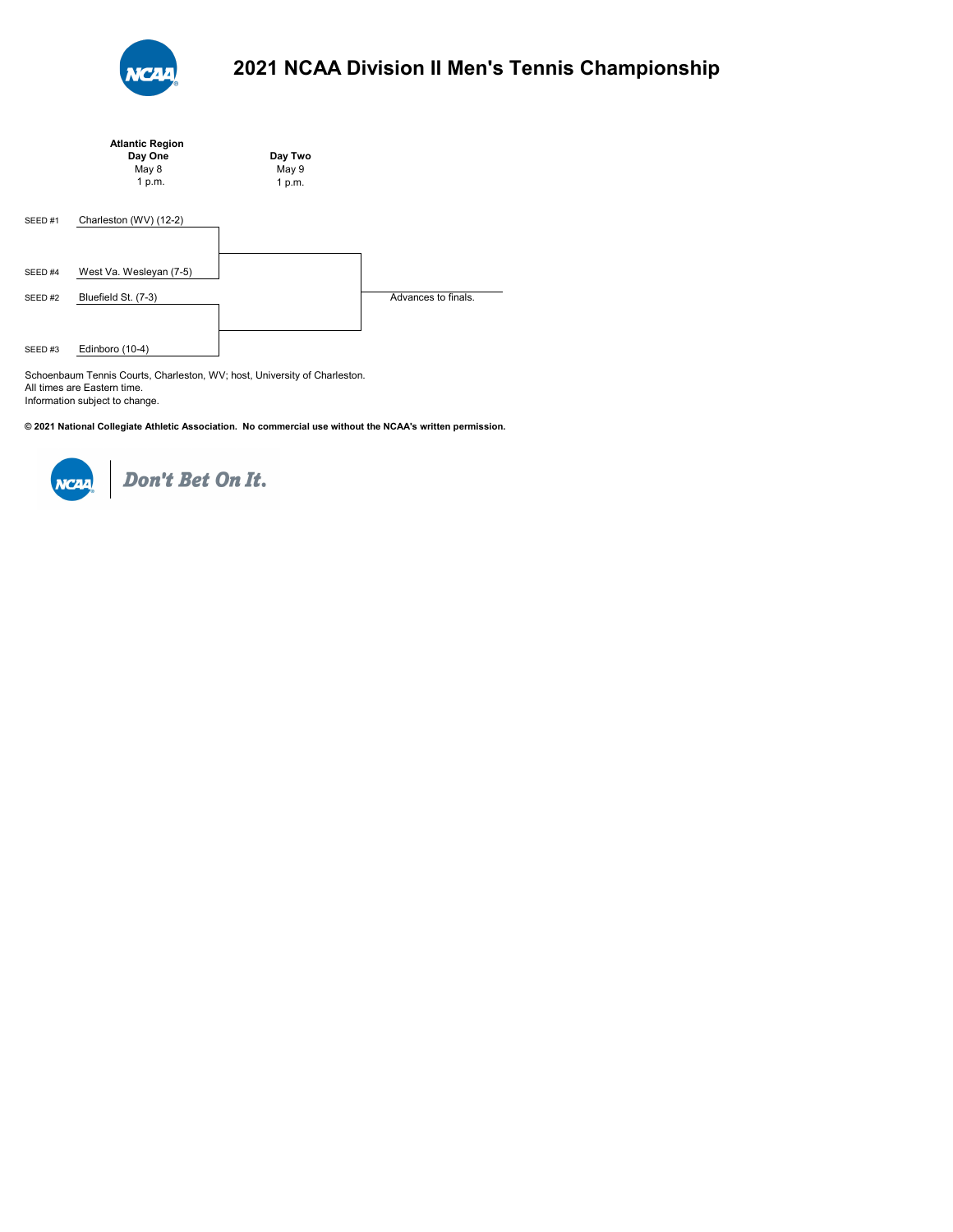

|                    | <b>Central Region</b>    |         |                     |
|--------------------|--------------------------|---------|---------------------|
|                    | Day One                  | Day Two |                     |
|                    | May 7                    | May 8   |                     |
|                    | 10a.m.                   | 3 p.m.  |                     |
|                    |                          |         |                     |
| SEED <sub>#1</sub> | Southern Ark. (12-5)     |         |                     |
|                    |                          |         |                     |
|                    |                          |         |                     |
|                    |                          |         |                     |
| SEED <sub>#4</sub> | Harding (8-7)            |         |                     |
|                    |                          |         |                     |
| SEED #2            | Northwest Mo. St. (14-4) |         | Advances to finals. |
|                    |                          |         |                     |
|                    |                          |         |                     |
| SEED#3             | Washburn (11-4)          |         |                     |

Edmond Center Court, Edmond OK; host, University of Central Oklahoma. All times are Eastern time. Information subject to change.

**© 2021 National Collegiate Athletic Association. No commercial use without the NCAA's written permission.** 



NCAR Don't Bet On It.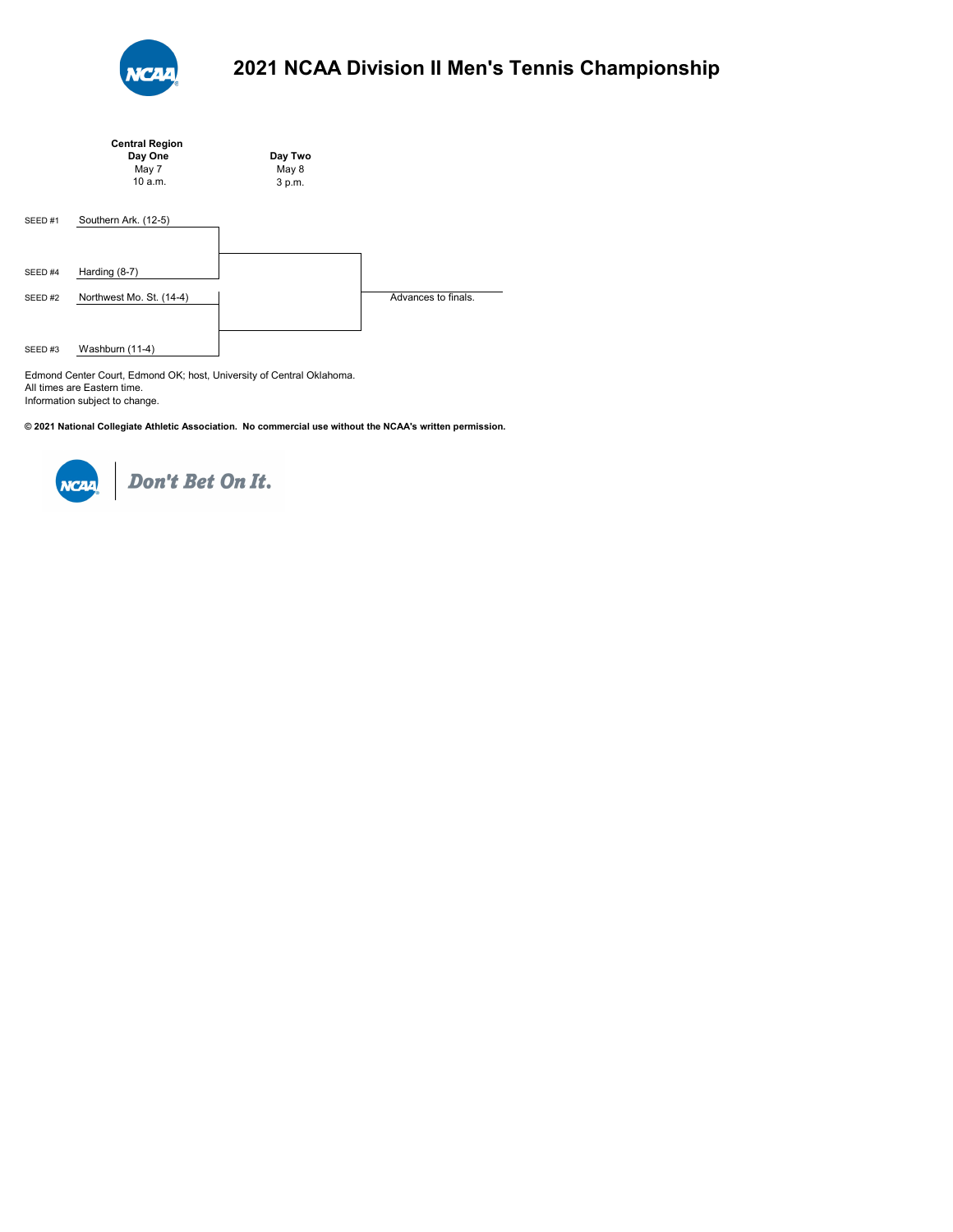

|                    | <b>East Region</b><br>Day One | Day Two         |                     |
|--------------------|-------------------------------|-----------------|---------------------|
|                    | May 8<br>1 and 5 p.m.         | May 9<br>1 p.m. |                     |
| SEED <sub>#1</sub> | Concordia (NY) (12-0)         |                 |                     |
| SEED #4            | Franklin Pierce (7-2)         |                 |                     |
| SEED #2            | Queens (NY) (8-6)             |                 | Advances to finals. |
| SEED#3             | Le Moyne (10-0)               |                 |                     |

Queens College Athletic Complex, Flushing NY; host, Queens College (New York). All times are Eastern time. Information subject to change.

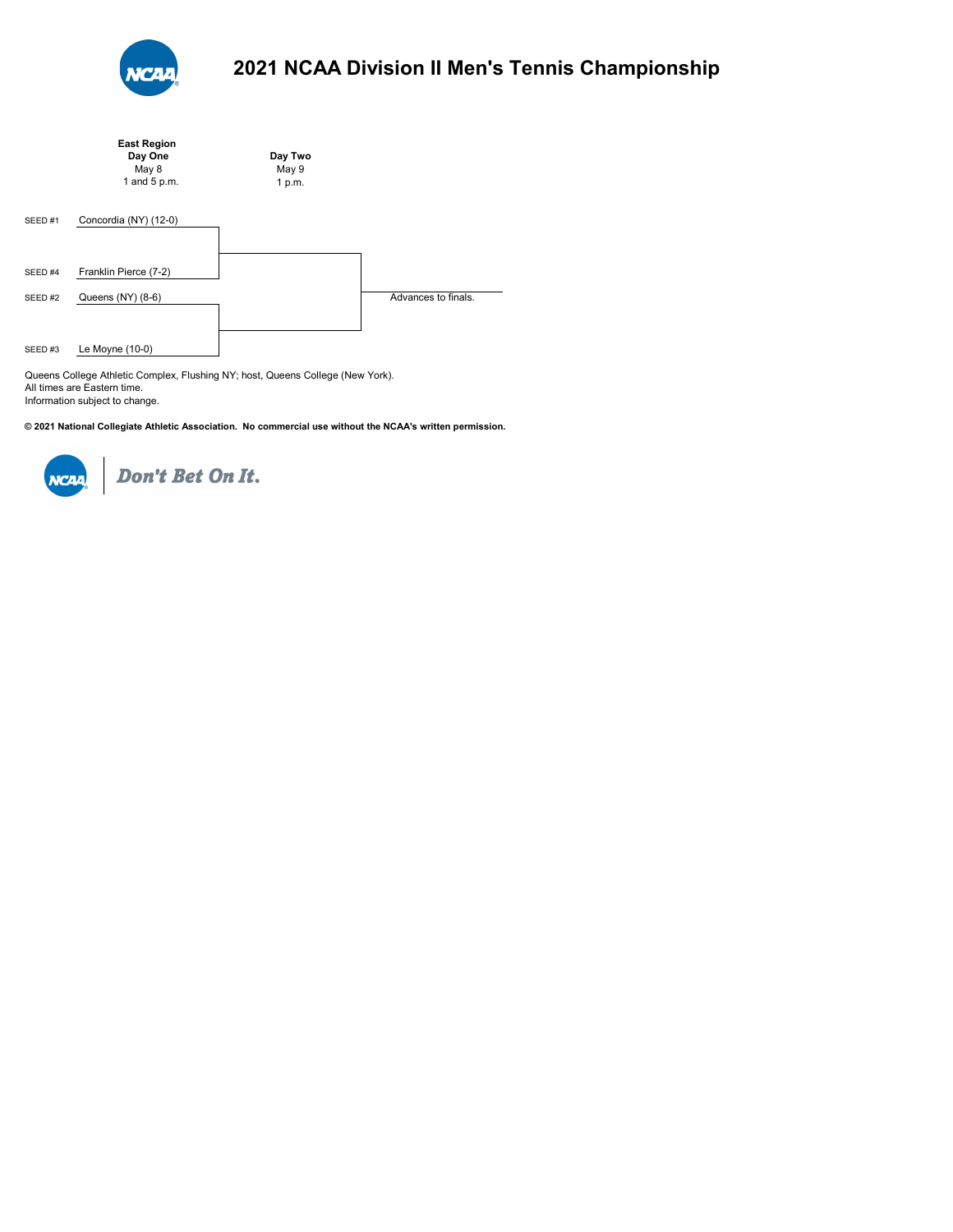



Midland Community Tennis Center, Midland MI; host Northwood University. All times are Eastern time. Information subject to change.

**© 2021 National Collegiate Athletic Association. No commercial use without the NCAA's written permission.** 



Don't Bet On It.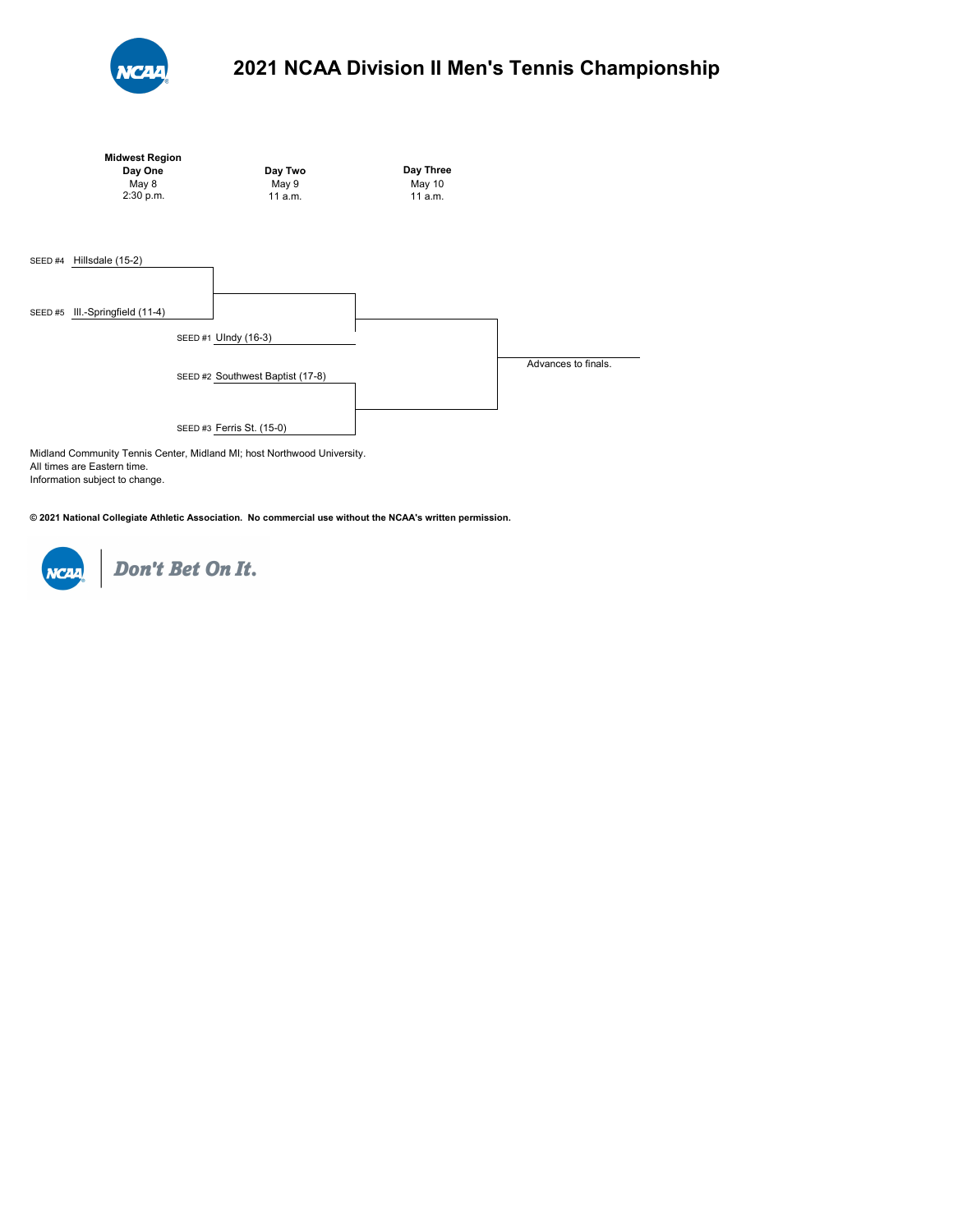

| <b>South Central Region</b><br>Day One<br>May 9<br>4 p.m. | Day Two<br>May 10<br>4 p.m. | Day Three<br>May 11<br>4 p.m. |
|-----------------------------------------------------------|-----------------------------|-------------------------------|
| SEED #2 Midwestern St. (10-6)                             |                             |                               |
| SEED #3 St. Mary's (TX) (13-4)                            |                             |                               |
|                                                           |                             | Advances to finals.           |
|                                                           | Seed #1 Cameron (10-5)      |                               |

Arlington Tennis Center, Arlington, TX; hosts Midwestern State University and Arlington Tennis Center. All times are Eastern time. Information subject to change.

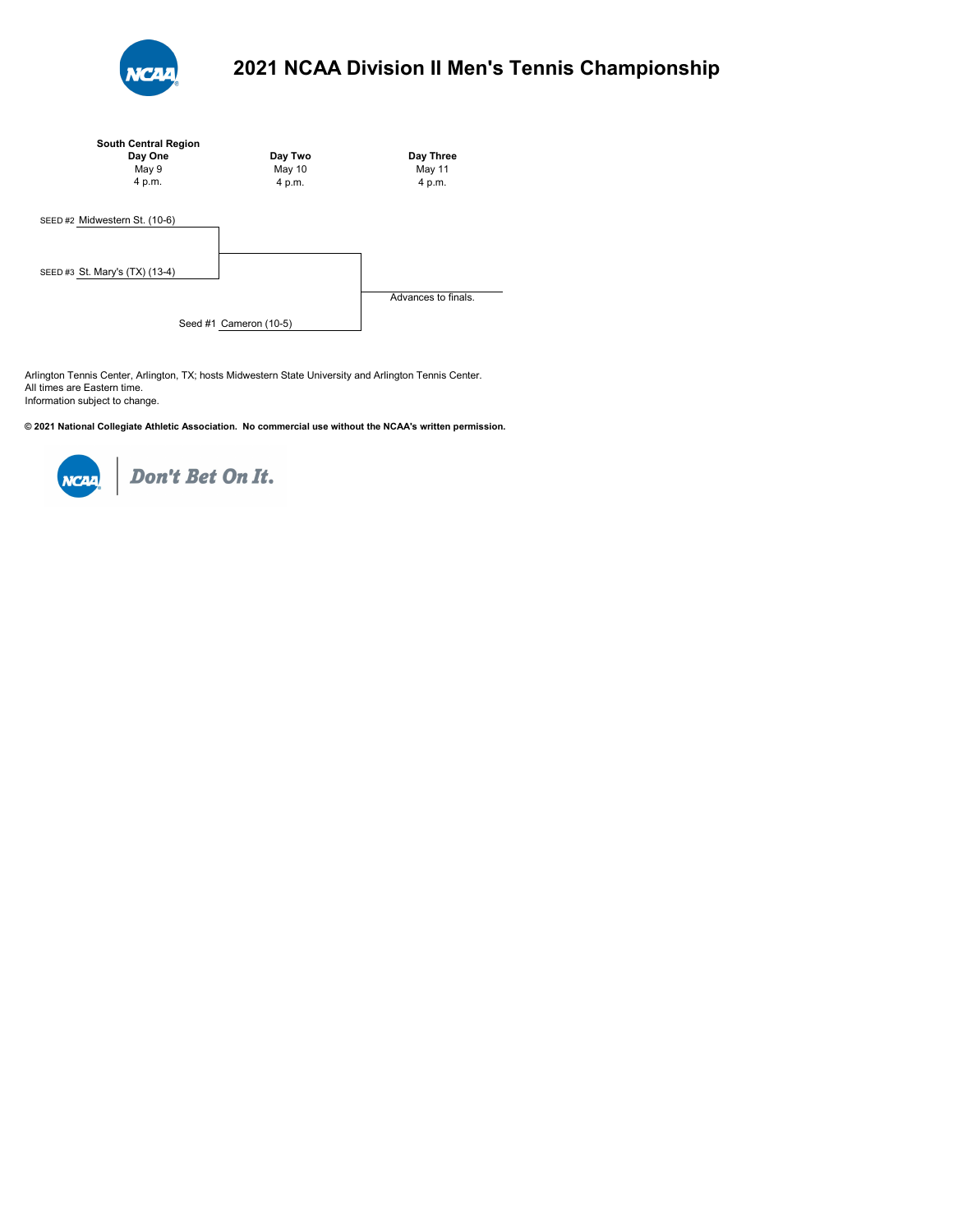



Ralph "Skeeter" Carson Tennis Complex, Pensacola FL; host University of West Florida. All times are Eastern time. Information subject to change.

**© 2021 National Collegiate Athletic Association. No commercial use without the NCAA's written permission.** 



Don't Bet On It.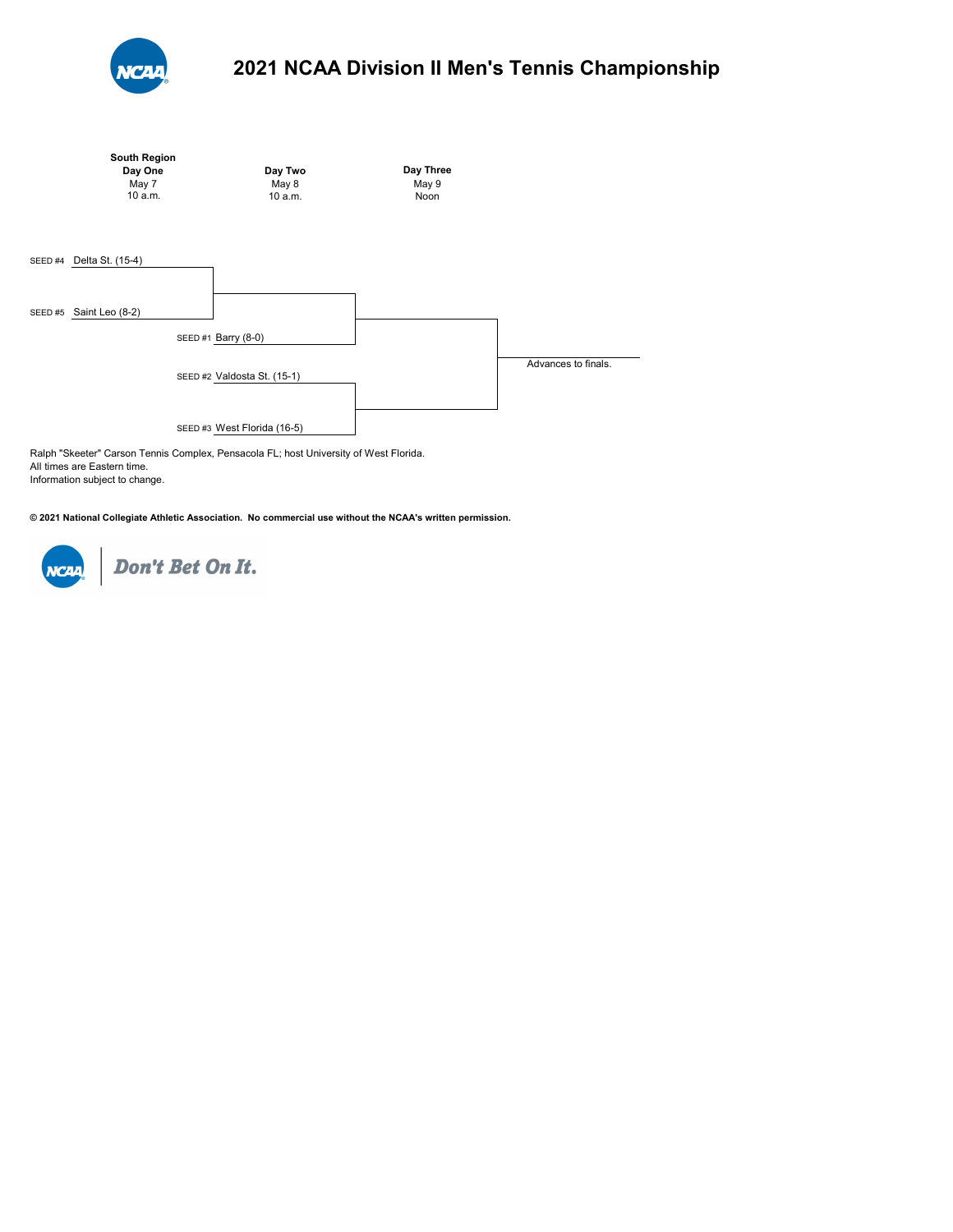

|         | <b>Southeast Region</b><br>Day One<br>3 p.m./11 a.m. | Day Two<br>May 8<br>3 p.m./11 a.m.                                                                   | Day Three<br>May 9<br>3 p.m. |                     |
|---------|------------------------------------------------------|------------------------------------------------------------------------------------------------------|------------------------------|---------------------|
| SEED #4 | Wingate (12-2)                                       |                                                                                                      |                              |                     |
| SEED #5 | Tusculum (17-3)                                      | SEED #1 Columbus St. (19-0)                                                                          |                              |                     |
| SEED#3  | North Georgia (10-4)                                 |                                                                                                      |                              | Advances to finals. |
| SEED #6 | Mount Olive (12-4)                                   |                                                                                                      |                              |                     |
|         |                                                      | SEED #2 Lander (13-2)<br><b>LINO Tennis Osmaler: Deblement, OA: beat University of Neutro Osmale</b> |                              |                     |

UNG Tennis Complex, Dahlonega, GA; host University of North Georgia. All times are Eastern time. Information subject to change.